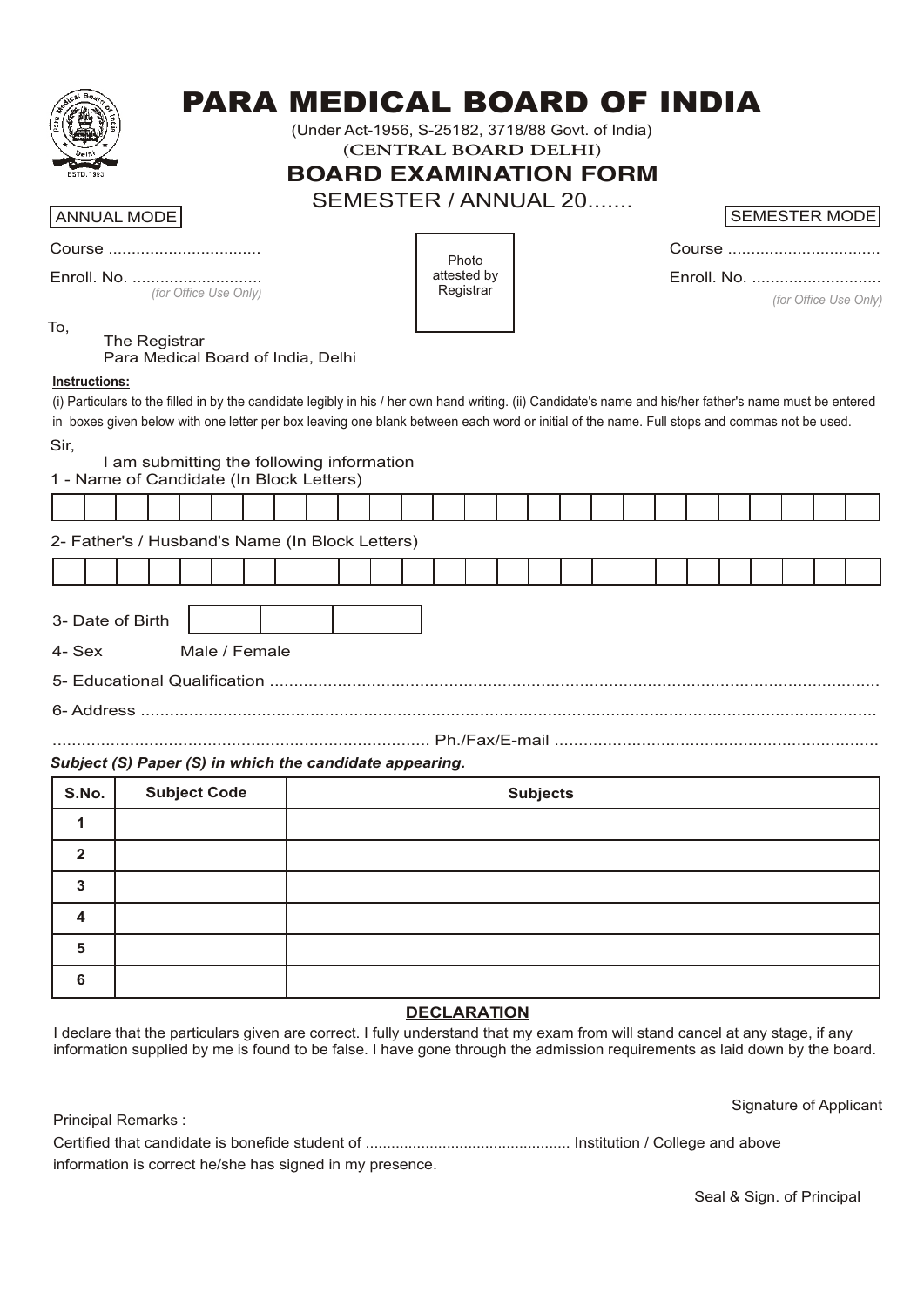

# PARA MEDICAL BOARD OF INDIA

(Under Act-1956, S-25182, 3718/88 Govt. of India) **(CENTRAL BOARD DELHI)**

# **ENROLMENT FROM 20 .....**

# ANNUAL MODE

| Course |  |
|--------|--|
|        |  |

*(for Office Use Only)*

Photo attested by Institution Head/ Principal

| Enroll. No. |
|-------------|

*(for Office Use Only)*

### To, The Registrar

Para Medical Board of India, Delhi

## **Instructions:**

(i) Particulars to the filled in by the candidate legibly in his / her own hand writing. (ii) Candidate's name and his/her father's name must be entered in boxes given below with one letter per box leaving one blank between each word or initial of the name. Full stops and commas not be used.

Sir,

# I am submitting the following information

| 1 - Name of Candidate (In Block Letters) |                                                 |  |  |  |  |  |  |  |  |  |  |  |  |  |  |  |  |  |
|------------------------------------------|-------------------------------------------------|--|--|--|--|--|--|--|--|--|--|--|--|--|--|--|--|--|
|                                          |                                                 |  |  |  |  |  |  |  |  |  |  |  |  |  |  |  |  |  |
|                                          | 2- Father's / Husband's Name (In Block Letters) |  |  |  |  |  |  |  |  |  |  |  |  |  |  |  |  |  |

3- Date of Birth

4- Sex Male / Female

5- Educational Qualification :

|    | S.No.   Name of Examination | <b>Board / University</b> | Passing Year | Obtain marks | $\%$ |
|----|-----------------------------|---------------------------|--------------|--------------|------|
| ι. | <b>High School</b>          |                           |              |              |      |
| 2. | Inter $/ 10+2$              |                           |              |              |      |
| 3. | B. Sc. / B.A.               |                           |              |              |      |
|    | <b>Others</b>               |                           |              |              |      |

........................................................................................................................................................................ I solemnly declare that the above mentioned facts are correct to that best of my knowledge and belief.

I request you to enorll me in course................................. of your board.

# **Enclosed:**

| 1. High School / Metric Mark Sheet / certificate (two attest photocopies) | <b>Applicant Signature</b> |
|---------------------------------------------------------------------------|----------------------------|
| 2. Intermediate / 10+2 Mark Sheet / certificate (two attest photocopies)  |                            |
| 3. Character Certificate.                                                 |                            |
| 4. One extra photograph.                                                  |                            |
| <b>Principal Remarks:</b>                                                 |                            |
|                                                                           |                            |
| information is correct he/she has signed in my presence.                  |                            |